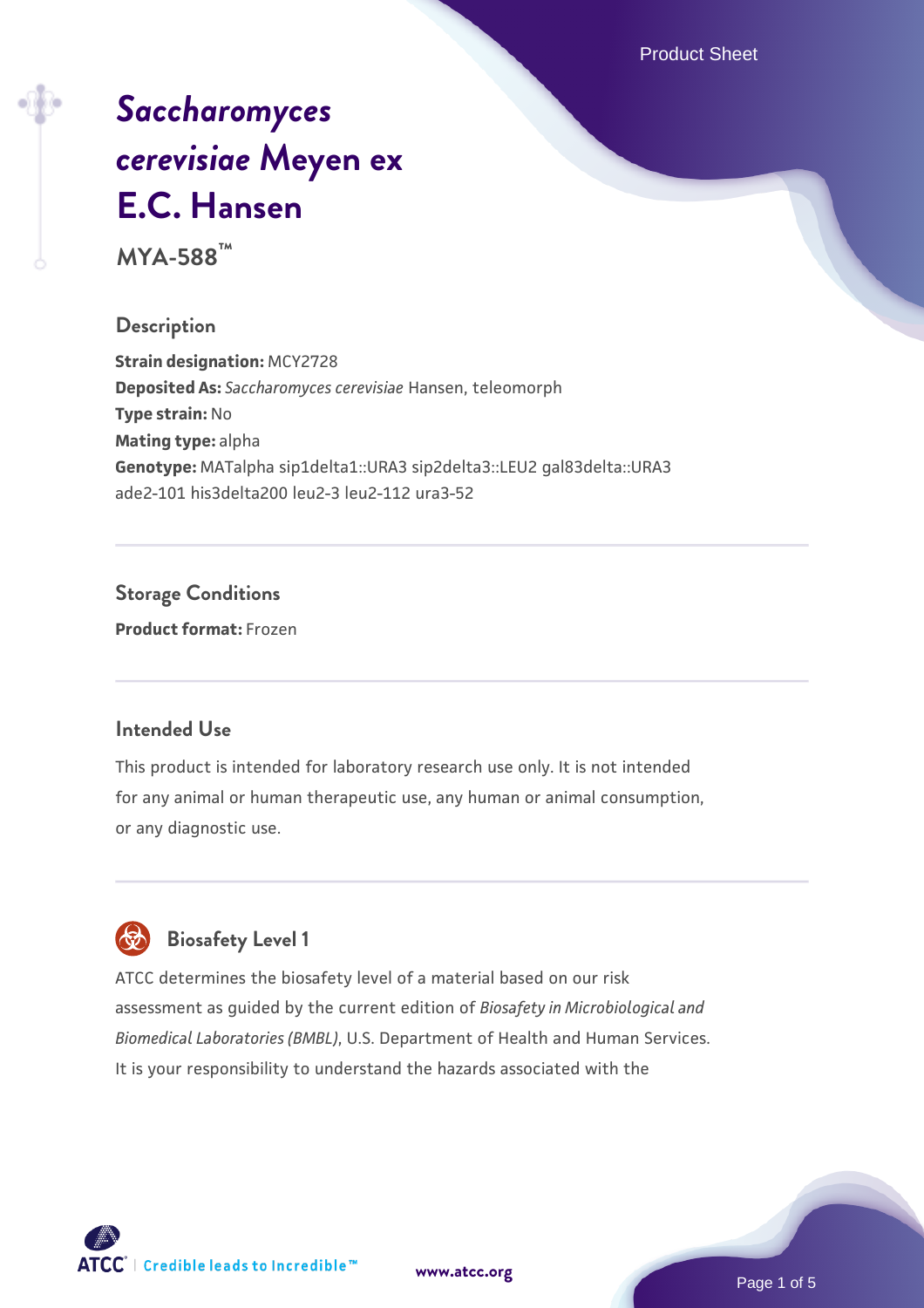#### **[Saccharomyces cerevisiae](https://www.atcc.org/products/mya-588)** [Meyen ex E.C. Hansen](https://www.atcc.org/products/mya-588) **MYA-588**

material per your organization's policies and procedures as well as any other applicable regulations as enforced by your local or national agencies.

ATCC highly recommends that appropriate personal protective equipment is always used when handling vials. For cultures that require storage in liquid nitrogen, it is important to note that some vials may leak when submersed in liquid nitrogen and will slowly fill with liquid nitrogen. Upon thawing, the conversion of the liquid nitrogen back to its gas phase may result in the vial exploding or blowing off its cap with dangerous force creating flying debris. Unless necessary, ATCC recommends that these cultures be stored in the vapor phase of liquid nitrogen rather than submersed in liquid nitrogen.

#### **Certificate of Analysis**

For batch-specific test results, refer to the applicable certificate of analysis that can be found at www.atcc.org.

#### **Growth Conditions**

**Medium:**  [ATCC Medium 1245: YEPD](https://www.atcc.org/-/media/product-assets/documents/microbial-media-formulations/1/2/4/5/atcc-medium-1245.pdf?rev=705ca55d1b6f490a808a965d5c072196) **Temperature:** 25°C

#### **Material Citation**

If use of this material results in a scientific publication, please cite the material in the following manner: *Saccharomyces cerevisiae* Meyen ex E.C. Hansen (ATCC MYA-588)



**[www.atcc.org](http://www.atcc.org)**

Page 2 of 5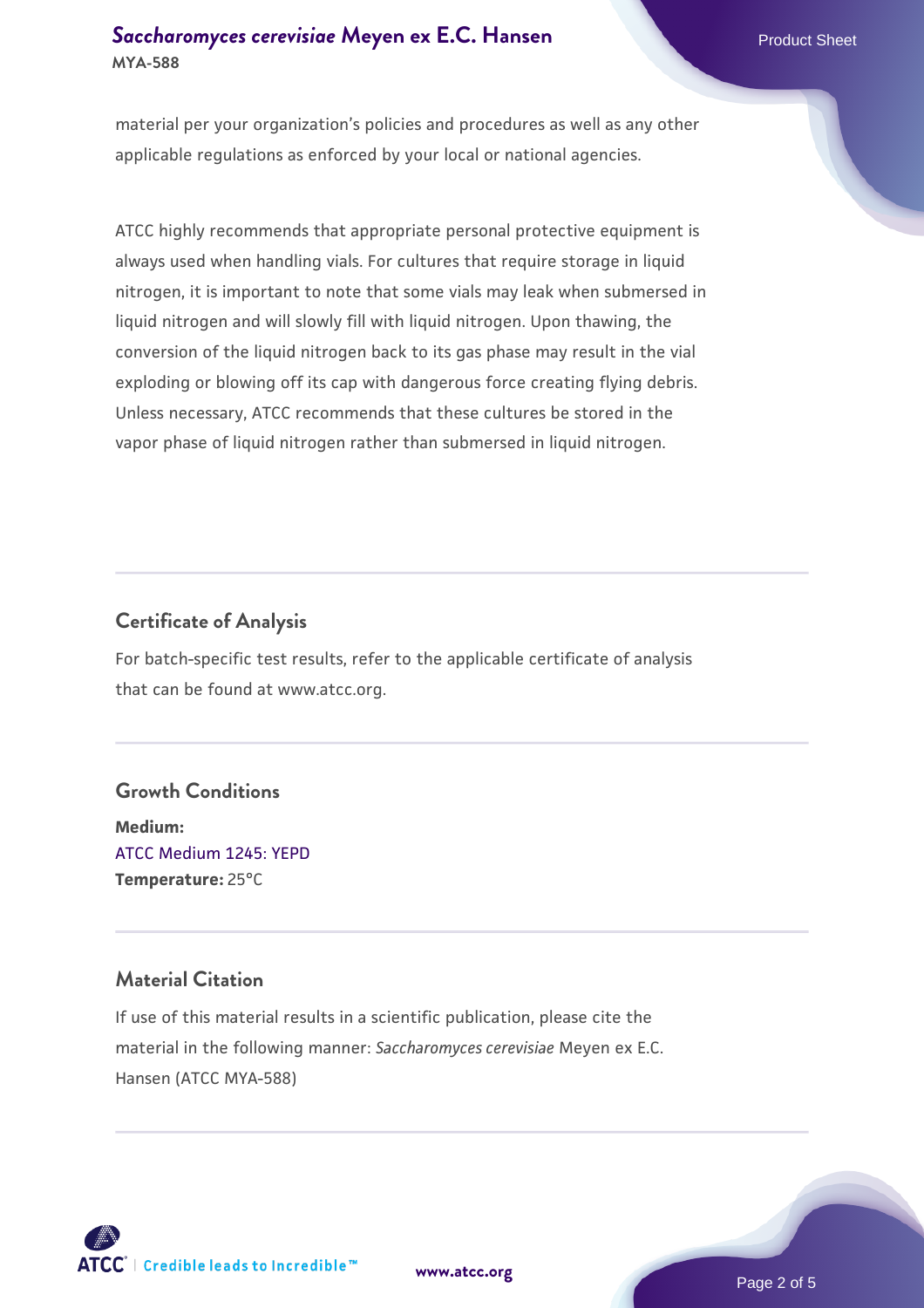## **[Saccharomyces cerevisiae](https://www.atcc.org/products/mya-588)** [Meyen ex E.C. Hansen](https://www.atcc.org/products/mya-588)

#### **MYA-588**

#### **References**

References and other information relating to this material are available at www.atcc.org.

#### **Warranty**

The product is provided 'AS IS' and the viability of ATCC® products is warranted for 30 days from the date of shipment, provided that the customer has stored and handled the product according to the information included on the product information sheet, website, and Certificate of Analysis. For living cultures, ATCC lists the media formulation and reagents that have been found to be effective for the product. While other unspecified media and reagents may also produce satisfactory results, a change in the ATCC and/or depositor-recommended protocols may affect the recovery, growth, and/or function of the product. If an alternative medium formulation or reagent is used, the ATCC warranty for viability is no longer valid. Except as expressly set forth herein, no other warranties of any kind are provided, express or implied, including, but not limited to, any implied warranties of merchantability, fitness for a particular purpose, manufacture according to cGMP standards, typicality, safety, accuracy, and/or noninfringement.

#### **Disclaimers**

This product is intended for laboratory research use only. It is not intended for any animal or human therapeutic use, any human or animal consumption, or any diagnostic use. Any proposed commercial use is prohibited without a license from ATCC.

While ATCC uses reasonable efforts to include accurate and up-to-date information on this product sheet, ATCC makes no warranties or representations as to its accuracy. Citations from scientific literature and



**[www.atcc.org](http://www.atcc.org)**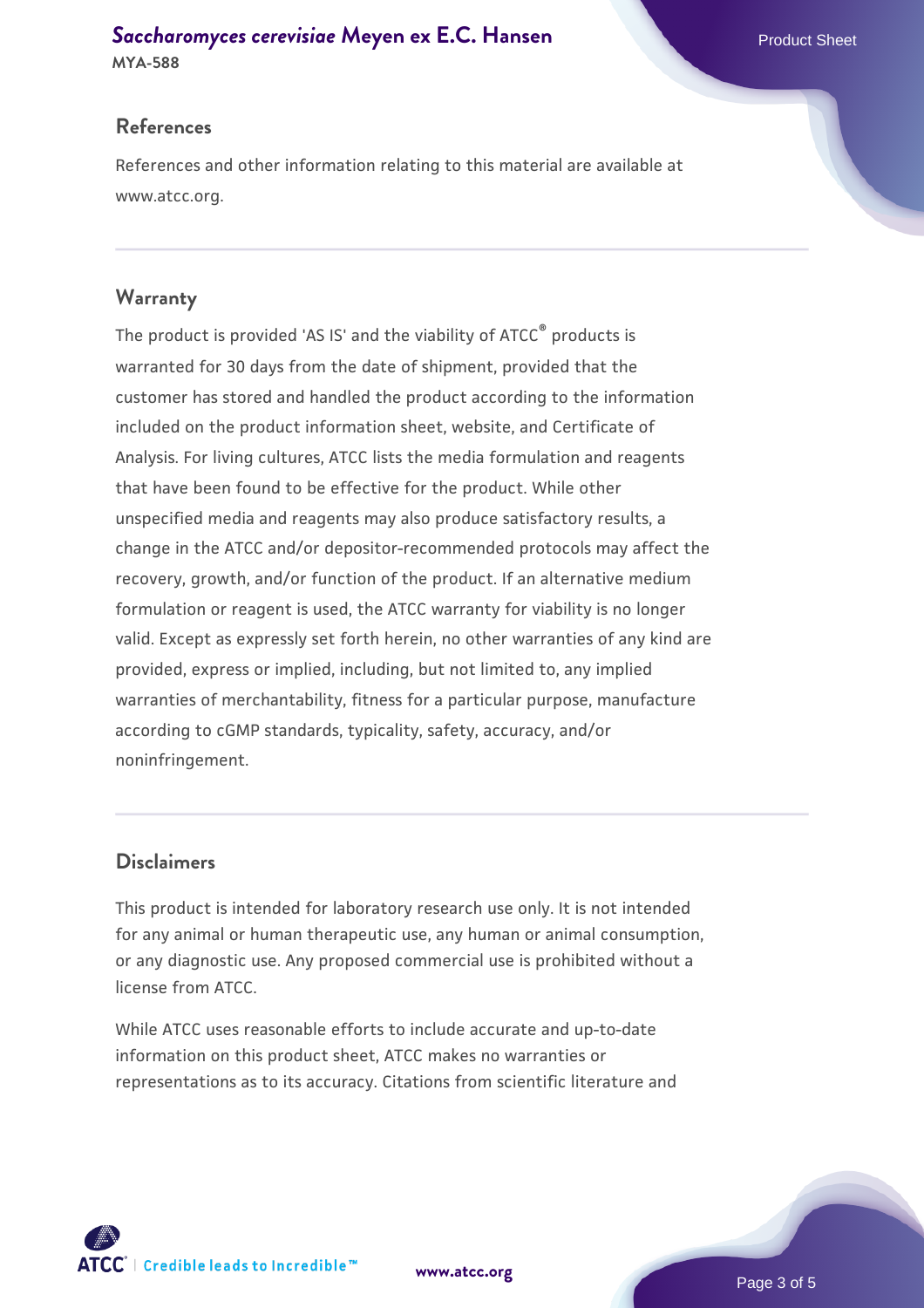#### **[Saccharomyces cerevisiae](https://www.atcc.org/products/mya-588)** [Meyen ex E.C. Hansen](https://www.atcc.org/products/mya-588) **MYA-588**

patents are provided for informational purposes only. ATCC does not warrant that such information has been confirmed to be accurate or complete and the customer bears the sole responsibility of confirming the accuracy and completeness of any such information.

This product is sent on the condition that the customer is responsible for and assumes all risk and responsibility in connection with the receipt, handling, storage, disposal, and use of the ATCC product including without limitation taking all appropriate safety and handling precautions to minimize health or environmental risk. As a condition of receiving the material, the customer agrees that any activity undertaken with the ATCC product and any progeny or modifications will be conducted in compliance with all applicable laws, regulations, and guidelines. This product is provided 'AS IS' with no representations or warranties whatsoever except as expressly set forth herein and in no event shall ATCC, its parents, subsidiaries, directors, officers, agents, employees, assigns, successors, and affiliates be liable for indirect, special, incidental, or consequential damages of any kind in connection with or arising out of the customer's use of the product. While reasonable effort is made to ensure authenticity and reliability of materials on deposit, ATCC is not liable for damages arising from the misidentification or misrepresentation of such materials.

Please see the material transfer agreement (MTA) for further details regarding the use of this product. The MTA is available at www.atcc.org.

#### **Copyright and Trademark Information**

© ATCC 2021. All rights reserved. ATCC is a registered trademark of the American Type Culture Collection.

#### **Revision**

This information on this document was last updated on 2021-05-20



**[www.atcc.org](http://www.atcc.org)**